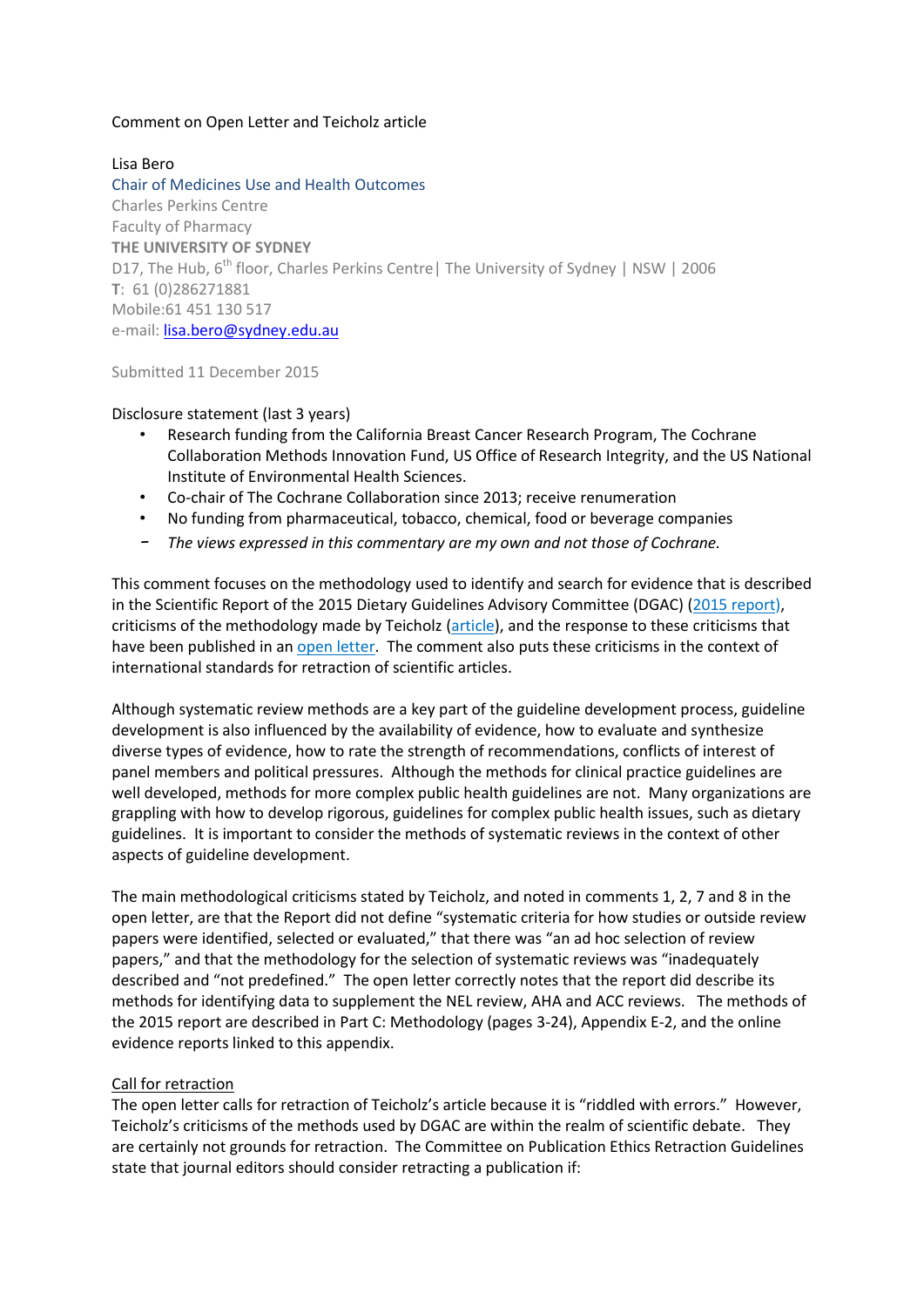"• they have clear evidence that the findings are unreliable, either as a result of misconduct (e.g. data fabrication) or honest error (e.g. miscalculation or experimental error)

• the findings have previously been published elsewhere without proper crossreferencing, permission or justification (i.e. cases of redundant publication)

- it constitutes plagiarism
- it reports unethical research."

Teicholz's criticisms of the methodology do not fit these criteria as they are within the scope of disputing methodological issues where there is existing acceptable variation.

#### Methods for Reviews of Reviews

The DGAC Report is based, in part, on evidence from systematic reviews in the USDA's Nutrition Evidence Library (www.NEL.gov). These reviews covered 27% of the research questions posed in the report. An additional 45% of the questions were addressed using other systematic reviews, metaanalyses and reports. Thus, the DGAC conducted an overview of reviews to supplement information from the NEL reviews and it is these methods that have been critiqued by Teicholz.

Overviews of reviews, also known as "umbrella review," "rapid reviews" and updates of existing systematic reviews are often prepared for practice guidelines and policy decisions. Overviews are systematically conducted reviews of systematic reviews, but there is no "gold standard" method for conducting overviews of reviews and recent analyses of overviews have shown that the methods are quite variable. However, there are a number of existing recommendations for the methodology of overviews, which can also include updates of existing reviews (Aromataris et al 2015; Becker and Oxman 2008, Cooper and Koenka 2012, Joanna Briggs Institute 2014). In general, an overview should consist of the same steps as a systematic review: 1) formulate question(s), 2) conduct systematic and thorough search, 3) screen and select reviews according to pre-defined inclusion and exclusion criteria, 4) assess risks of bias in the included reviews, 5) extract data, 6) synthesize the evidence. Subjective steps, such as screening of studies for selection, data extraction, or quality assessment of included reviews should be done by two coders, working independently. Each of these steps should be transparent and reproducible. A Cochrane Methods Group on Rapid Reviews has been recently formed and it will be proposing standards for conducting overviews and rapid reviews.

Studies examining the methods used for conducting reviews of reviews show that the methods are variable, not transparent, and often fail to meet the criteria for searching, quality assessment or data extraction (Featherstone et al 2015; Tricco et al 2015). For example, a review of 75 overviews published between 2000 and 2011 found that two reviewers independently screened full text for inclusion in 29 overviews (39%), methods of data extraction were reported in 45 (60%), and quality assessment of the included reviews was performed in 28 (37%) overviews using at least 9 different tools (Hartling et al 2012).

The Scientific Report of the 2015 Dietary Guidelines Advisory Committee (DGAC) [\(2015 report\)](http://health.gov/dietaryguidelines/2015-scientific-report/PDFs/Scientific-Report-of-the-2015-Dietary-Guidelines-Advisory-Committee.pdf), describes 1) a search strategy for identifying existing systematic reviews, meta-analyses and reports, 2) pre-defined inclusion criteria, and 3) how the reviews were assessed for quality. The appendices also provide a list of excluded reviews with the reason for exclusion. However, the methods of the DGAC Report sometimes lack sufficient detail and may introduce bias, as described below, regarding the search strategies, inclusion of studies and quality assessment.

#### *Search Strategies*

Bias was potentially introduced into the search strategies reported by DGAC by deciding a priori to use existing reports, failing to describe the criteria to determine when a review needs updating, and failing to describe how reviews were selected for inclusion or exclusion when they overlapped.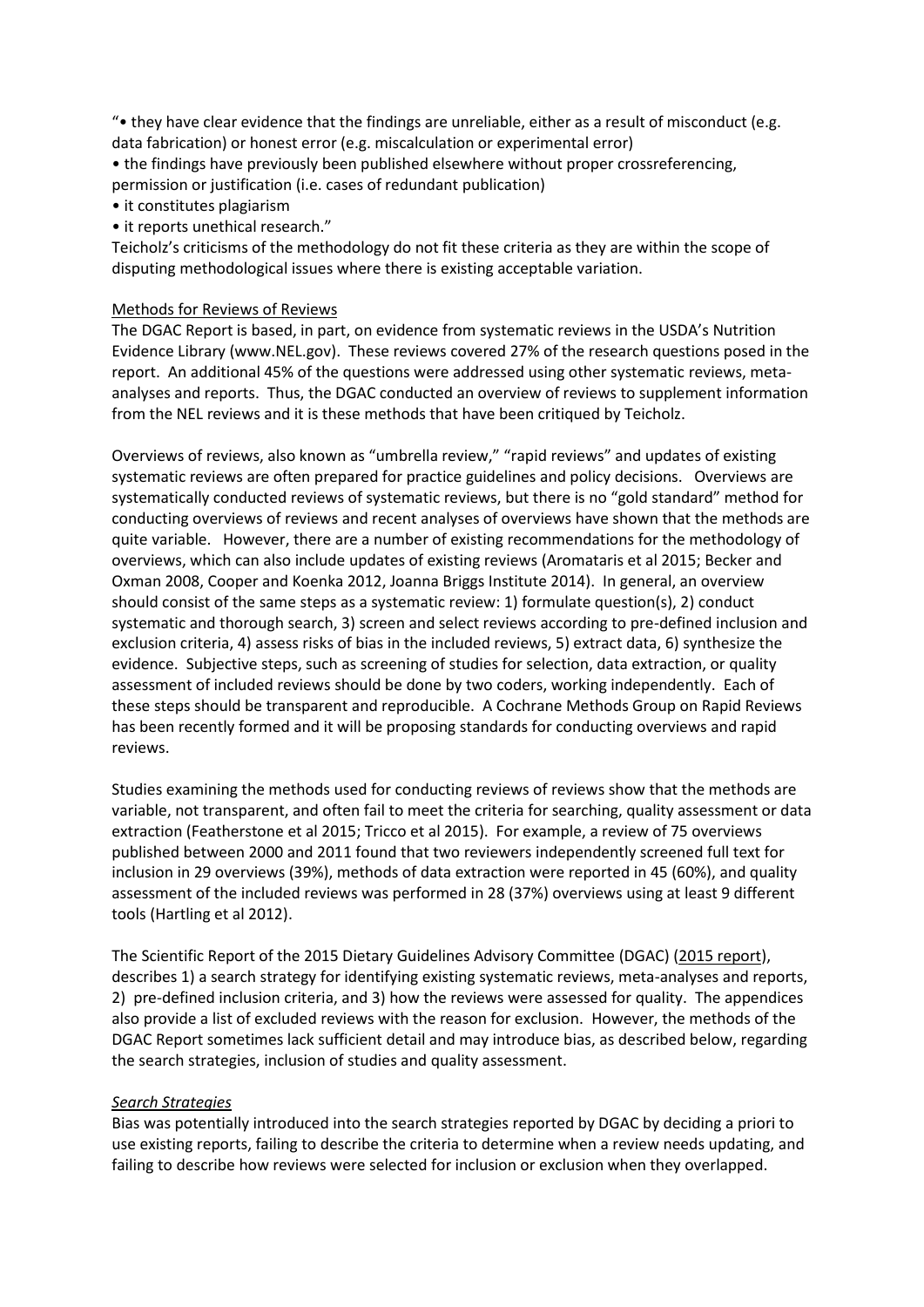First, "when committee members were aware of high-quality existing reports that addressed their question(s), they decided a priori to use existing reports". A literature search for reports was then conducted. This method introduces bias because a decision to conduct a search for reviews should be independent of a committee member's knowledge of existing reviews. Otherwise, studies in high profile journals, certain fields of research, or from certain groups of researchers may be included while others are not.

Another part of the methodology describes, "For some questions, the Committee used existing reports as the primary source of evidence to answer a question, but chose to update one or more of those existing reports using the NEL process to identify and review studies that had been published after the completion of the literature search for the existing report(s)." This process also introduces bias, as the criteria for deciding when a review needs to be updated or not were not described.

Lastly, different methods were used to decide if overlapping reviews should be included in an overview. The methodology states that if multiple reviews were available, the decision to use one was "based on the relevancy of the review in question" and "consistency of the findings." The Report also states: "if two or more SRs/MAs appropriately answered a question and there was substantial reference overlap, the Committee chose to only use one of the SRs/MA to answer the question." Reviews should not be included in an overview on the basis of their findings, but rather on the strength of their methodology. The Evidence Summaries for each chapter (Appendix 2) give examples of studies that were excluded due to overlapping studies, but it is not clear why one review was selected for inclusion compared to another:

Esposito K, Kastorini CM, Panagiotakos DB, Giugliano D. [Prevention of type 2 diabetes by dietary](http://www.ncbi.nlm.nih.gov/pubmed/20958207)  [patterns: a systematic review of prospective studies and meta-analysis.](http://www.ncbi.nlm.nih.gov/pubmed/20958207) Metab Syndr Relat Disord. 2010 Dec;8(6):471-6. doi: 10.1089/met.2010.0009. Epub 2010 Oct 19. Review. PubMed PMID: 20958207. EXCLUDE: Of the 10 included studies, 8 were included in the NEL and Alhamzi reviews being considered by the Committee

Sofi F, Abbate R, Gensini GF, Casini A. [Accruing evidence on benefits of adherence to the](http://www.ncbi.nlm.nih.gov/pubmed/20810976)  [Mediterranean diet on health: an updated systematic review and meta-analysis.](http://www.ncbi.nlm.nih.gov/pubmed/20810976) Am J Clin Nutr. 2010 Nov;92(5):1189-96. doi: 10.3945/ajcn.2010.29673. Epub 2010 Sep 1. Review. PubMed PMID: 20810976. EXCLUDE: Meta-analysis captured in Sofi 2013

Summerbell CD, Douthwaite W, Whittaker V, Ells LJ, Hillier F, Smith S, Kelly S, Edmunds LD, Macdonald I. The association between diet and physical activity and subsequent excess weight gain [and obesity assessed at 5 years of age or older: a systematic review of the epidemiological](http://www.ncbi.nlm.nih.gov/pubmed/19597430)  [evidence.](http://www.ncbi.nlm.nih.gov/pubmed/19597430) Int J Obes (Lond). 2009 Jul;33 Suppl 3:S1-92. doi: 10.1038/ijo.2009.80. Review. Erratum in: Int J Obes (Lond). 2010 Apr;34(4):789. abstract no. 5.3 only. Int J Obes (Lond). 2010 Apr;34(4):788. abstract no. 5.2 only. PubMed PMID: 19597430. EXCLUDE: Considered various aspects of eating, including fast food intake, frequency of eating, night eating, individual food groups, as well as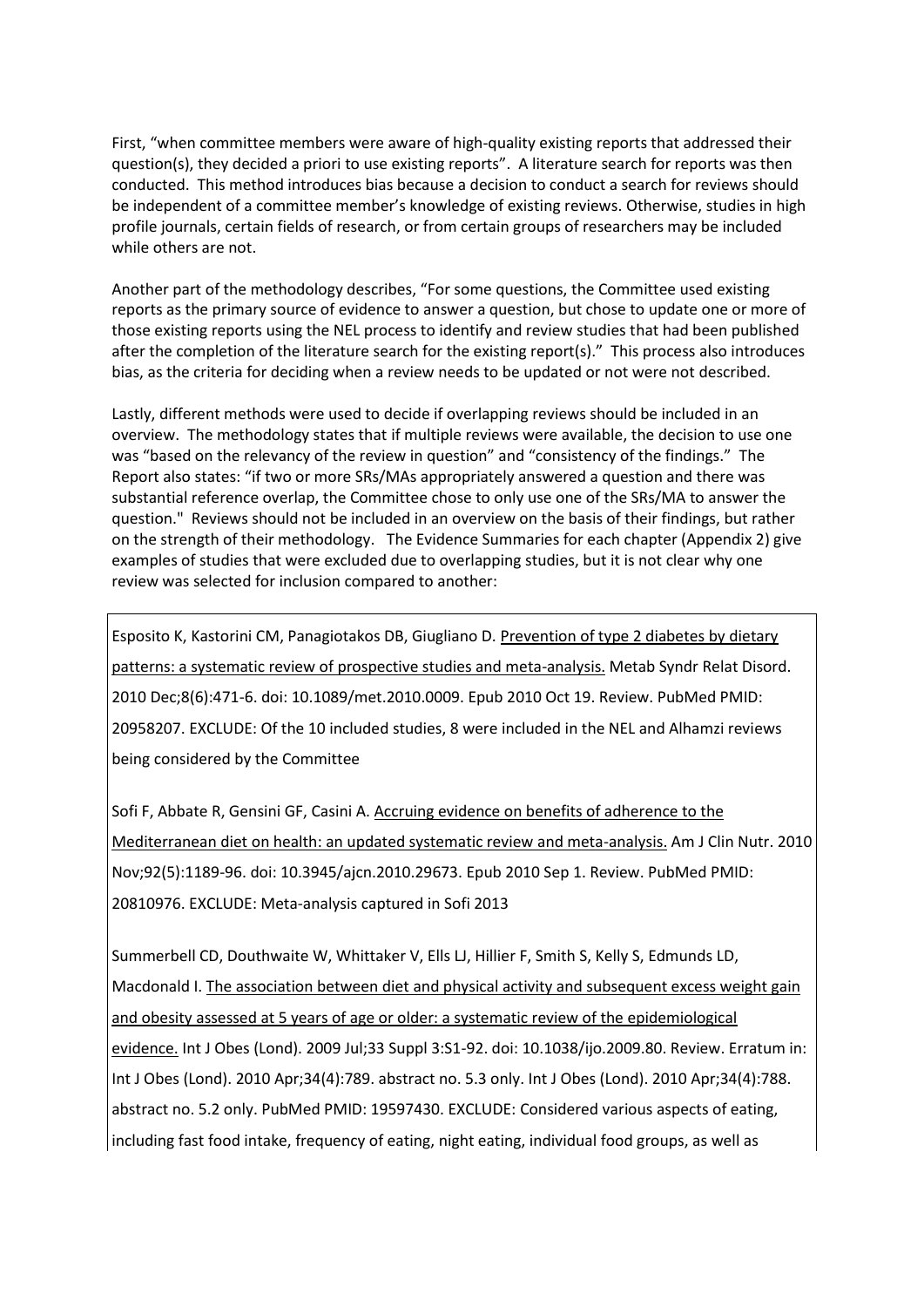physical activity, etc.; included relevant section with 6 studies, 1 considered glycemic index/load,

and 4 included in NEL review

The Methodology section of the report also notes:

"In a few cases, existing reports were considered that did not examine the evidence using SR or MA. These reports were discussed by the subcommittees and determined to be of highquality. The subcommittees also had the option of bringing existing reports to the Science Review Subcommittee to ensure that the report met the quality standards of the Committee, if needed."

These additional methods of identifying reports circumvent the systematic search process described for identifying reviews.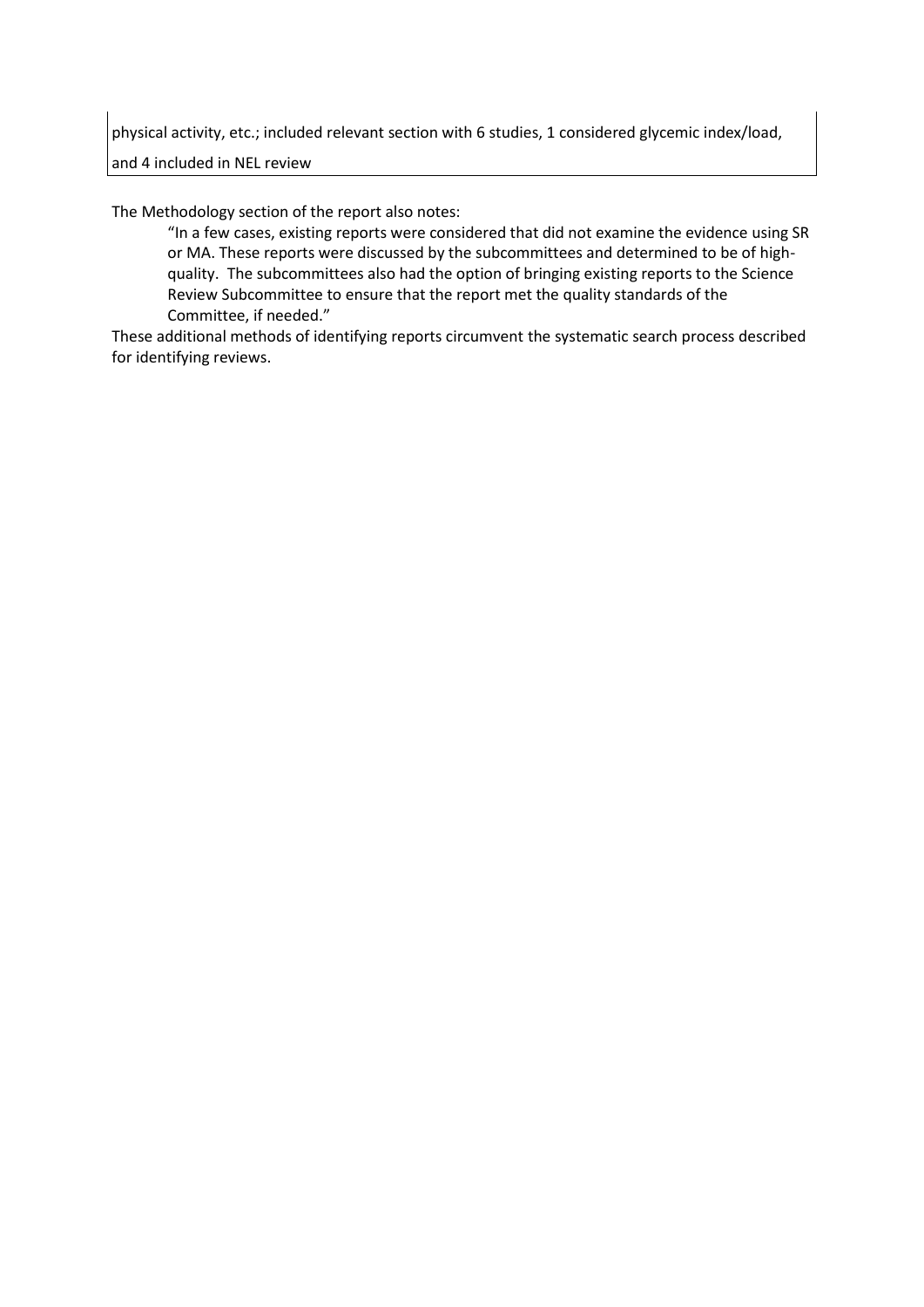## *Quality assessment of included reviews*

An overview should include an assessment of the quality of the included reviews, and DGAC used a common method - the Assessment of Multiple Systematic Reviews tool – AMSTAR. Reviews were included if they received an AMSTAR score of 8-11 (with 11 being the best score). There are multiple tools available for assessing the quality of systematic reviews, including the Scottish Intercollegiate Guidelines Network (SIGN) System for Coding Quality of Systematic Reviews, AMSTAR (used by the DGAC) and the newer ROBiS (Whiting 2015). A study comparing 4 different tools for assessing quality of reviews found that the choice of critical appraisal tool did not affect the results of the evidence synthesis (Pieper et al 2014). Thus, there is no evidence to support use of one tool over another.

The Evidence Summaries for each chapter in Appendix 2 provide additional information. These summaries list the existing reports, systematic reviews and meta-analyses that were included and their AMSTAR scores. The specific search terms used for the electronic searches to identify existing systematic reviews or meta-analyses are also provided. Inclusion criteria for date, study design, subjects, intervention / exposure, outcomes and AMSTAR score are also listed, as well as a flow chart of search results. A list of excluded articles with reasons for exclusion is provided.

## Summary

The specific methods used by the DGAC to conduct overviews of reviews is a topic of legitimate scientific debate. For example, there are many different strategies for identifying systematic reviews, including searches of electronic databases, or searches of reference lists of other guidelines. Overviews also differ in their inclusion of English-language only studies or not. As noted above, a variety of tools for assessing review quality are available, and none have been shown to be better than others.

Because of the diversity of methods available and the lack of a gold standard, the methods used by the DGAC are similar, but not identical, to other organizations that do reviews of reviews, such as the Canadian Agency for Drugs and Technologies in Health (CADTH), Oregon Health Sciences University Center for Evidence-Based Policy, and the Ottawa Hospital Research Institute (OHRI) (Polisena et al 2015). Teicholz's criticisms of these methods do not warrant retractions as they are within the scope of disputing methodological issues where there is existing acceptable variation.

# **References**

Aromataris, E, Fernandez, R, Godfrey, CM, Holly, C, Khalil, H and P Tungpunkom. Summarizing systematic reviews: methodological development, conduct and reporting of an umbrella review approach. Int J Evidence-Based Healthcare, p. 132-140, 2015.

Becker, L and Oxman AD. Chapter 22 – Overviews of Reviews. *Cochrane Handbook for Systematic Reviews of Interventions: Cochrane Book Series* Edited by Julian PT Higgins and Sally Green 2008 The Cochrane Collaboration. ISBN: 978-0-470-69951-5

Committee on Publication Ethics Retraction Guidelines. [nhttp://publicationethics.org/files/retraction%20guidelines\\_0.pdf](http://publicationethics.org/files/retraction%20guidelines_0.pdf)

Cooper, C and Koenka, AC. The Overview of Reviews. American Psychologist, 446-462, 2012.

Featherston, RM, Dryden, DM, Foisy, M, Guise, J-M, Mitchell, MD, Paynter, RA, Robinson, KA, Umscheid, CA, Hartling, L. Advancing knowledge of rapid reviews: An analysis of results, conclusions